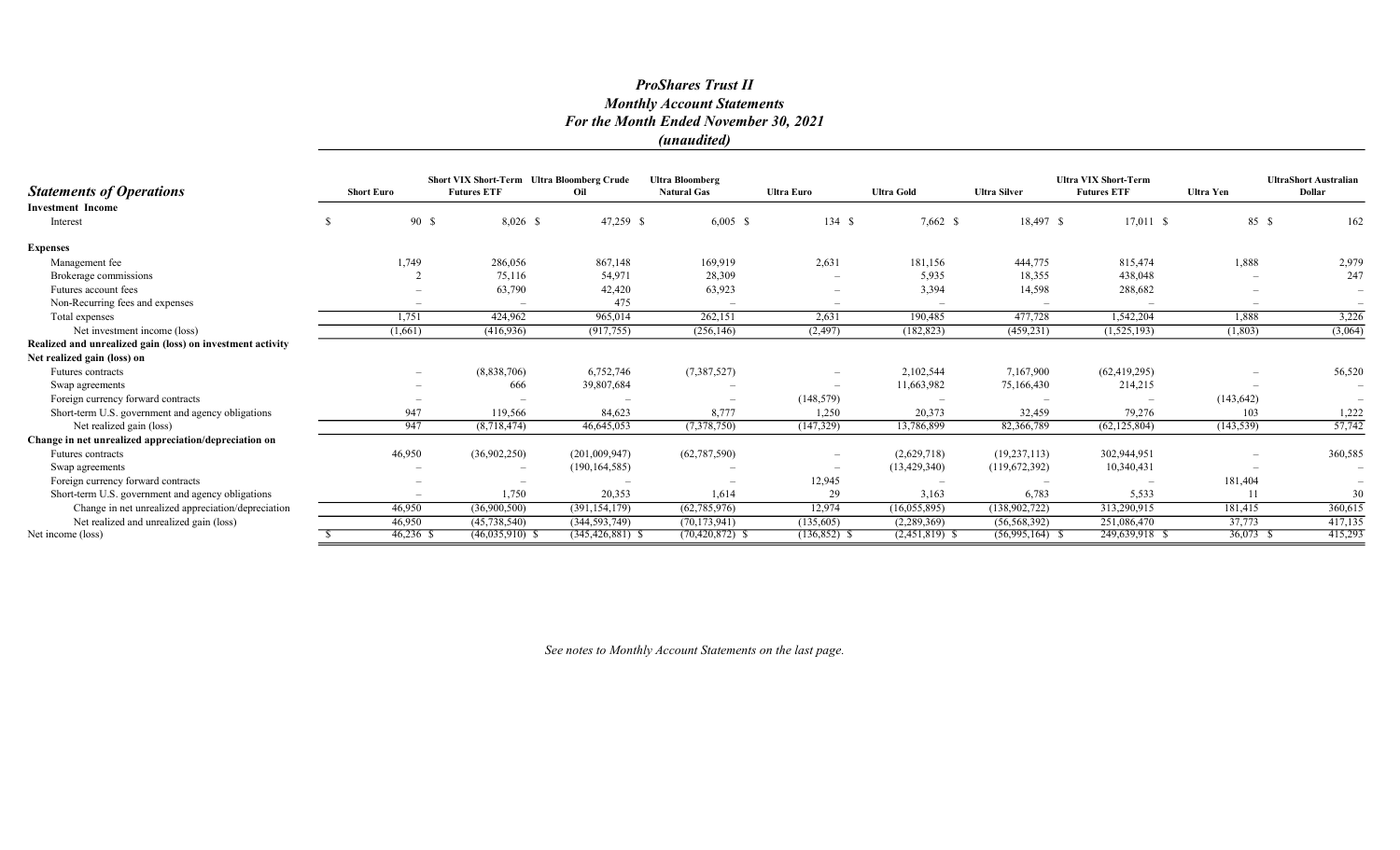## ProShares Trust II Monthly Account Statements For the Month Ended November 30, 2021 (unaudited)

| <b>Statements of Operations</b>                            | <b>UltraShort Bloomberg</b><br><b>Crude Oil</b> | <b>UltraShort Bloomberg</b><br><b>Natural Gas</b> | <b>UltraShort Euro</b> | <b>UltraShort Gold</b> | <b>UltraShort Silver</b> | <b>UltraShort Yen</b> | <b>VIX Mid-Term Futures</b><br><b>ETF</b> | <b>VIX Short-Term</b><br><b>Futures ETF</b> |
|------------------------------------------------------------|-------------------------------------------------|---------------------------------------------------|------------------------|------------------------|--------------------------|-----------------------|-------------------------------------------|---------------------------------------------|
| <b>Investment Income</b><br>Interest                       |                                                 | 7,377 \$<br>5,531 \$                              | $1,935$ \$             | $1,127$ \$             | 7,547 \$                 | $1,126$ \$            | $4,187$ \$                                | 7,481                                       |
| <b>Expenses</b>                                            |                                                 |                                                   |                        |                        |                          |                       |                                           |                                             |
| Management fee                                             |                                                 | 89,500<br>166,442                                 | 38,496                 | 23,066                 | 23,893                   | 24,467                | 91,085                                    | 226,019                                     |
| Brokerage commissions                                      |                                                 | 50,693<br>14,001                                  |                        | 1,524                  | 2,888                    |                       | 6,690                                     | 29,666                                      |
| Futures account fees                                       |                                                 | 4,961<br>27,751                                   |                        | 781                    | 1,945                    |                       | 14,321                                    | 57,383                                      |
| Non-Recurring fees and expenses                            |                                                 |                                                   |                        |                        |                          |                       |                                           |                                             |
| Total expenses                                             | 108,462                                         | 244,886                                           | 38,496                 | 25,371                 | 28,726                   | 24,467                | 112,096                                   | 313,068                                     |
| Net investment income (loss)                               | (101, 085)                                      | (239, 355)                                        | (36, 561)              | (24, 244)              | (21, 179)                | (23, 341)             | (107,909)                                 | (305, 587)                                  |
| Realized and unrealized gain (loss) on investment activity |                                                 |                                                   |                        |                        |                          |                       |                                           |                                             |
| Net realized gain (loss) on                                |                                                 |                                                   |                        |                        |                          |                       |                                           |                                             |
| Futures contracts                                          | (7,680,373)                                     | 4,448,251                                         |                        | (702, 149)             | (1,106,911)              |                       | (1,104,468)                               | (15, 111, 967)                              |
| Swap agreements                                            |                                                 |                                                   |                        | (1,340,331)            | (3,550,642)              |                       |                                           |                                             |
| Foreign currency forward contracts                         |                                                 |                                                   | 1,887,232              |                        |                          | 1,473,552             |                                           |                                             |
| Short-term U.S. government and agency obligations          |                                                 | 45,871<br>3,531                                   | 31,420                 | 6,226                  | 4,587                    | 23,962                | 22,182                                    | 37,223                                      |
| Net realized gain (loss)                                   | (7,634,502)                                     | 4,451,782                                         | 1,918,652              | (2,036,254)            | (4,652,966)              | 1,497,514             | (1,082,286)                               | (15,074,744)                                |
| Change in net unrealized appreciation/depreciation on      |                                                 |                                                   |                        |                        |                          |                       |                                           |                                             |
| Futures contracts                                          | 38,069,331                                      | 57, 554, 359                                      |                        | 560,873                | 1,046,411                |                       | 11,794,078                                | 78,889,768                                  |
| Swap agreements                                            |                                                 |                                                   |                        | 1,525,307              | 5,615,302                |                       |                                           |                                             |
| Foreign currency forward contracts                         |                                                 |                                                   | (209, 530)             |                        |                          | (2,024,803)           |                                           |                                             |
| Short-term U.S. government and agency obligations          |                                                 | 1,587<br>1,881                                    | 833                    | 350                    | 392                      | 392                   | 1,758                                     | 3,141                                       |
| Change in net unrealized appreciation/depreciation         | 38,070,918                                      | 57,556,240                                        | (208, 697)             | 2,086,530              | 6,662,105                | (2,024,411)           | 11,795,836                                | 78,892,909                                  |
| Net realized and unrealized gain (loss)                    | 30,390,545                                      | 62,004,491                                        | 1,678,550              | 44,050                 | 2,004,552                | (550, 859)            | 10,691,368                                | 63,780,942                                  |
| Net income (loss)                                          | $30,335,331$ \$                                 | 61,768,667 \$                                     | 1,673,394 \$           | $26,032$ \$            | 1,987,960 \$             | $(550, 238)$ \$       | 10,605,641 \$                             | 63,512,578                                  |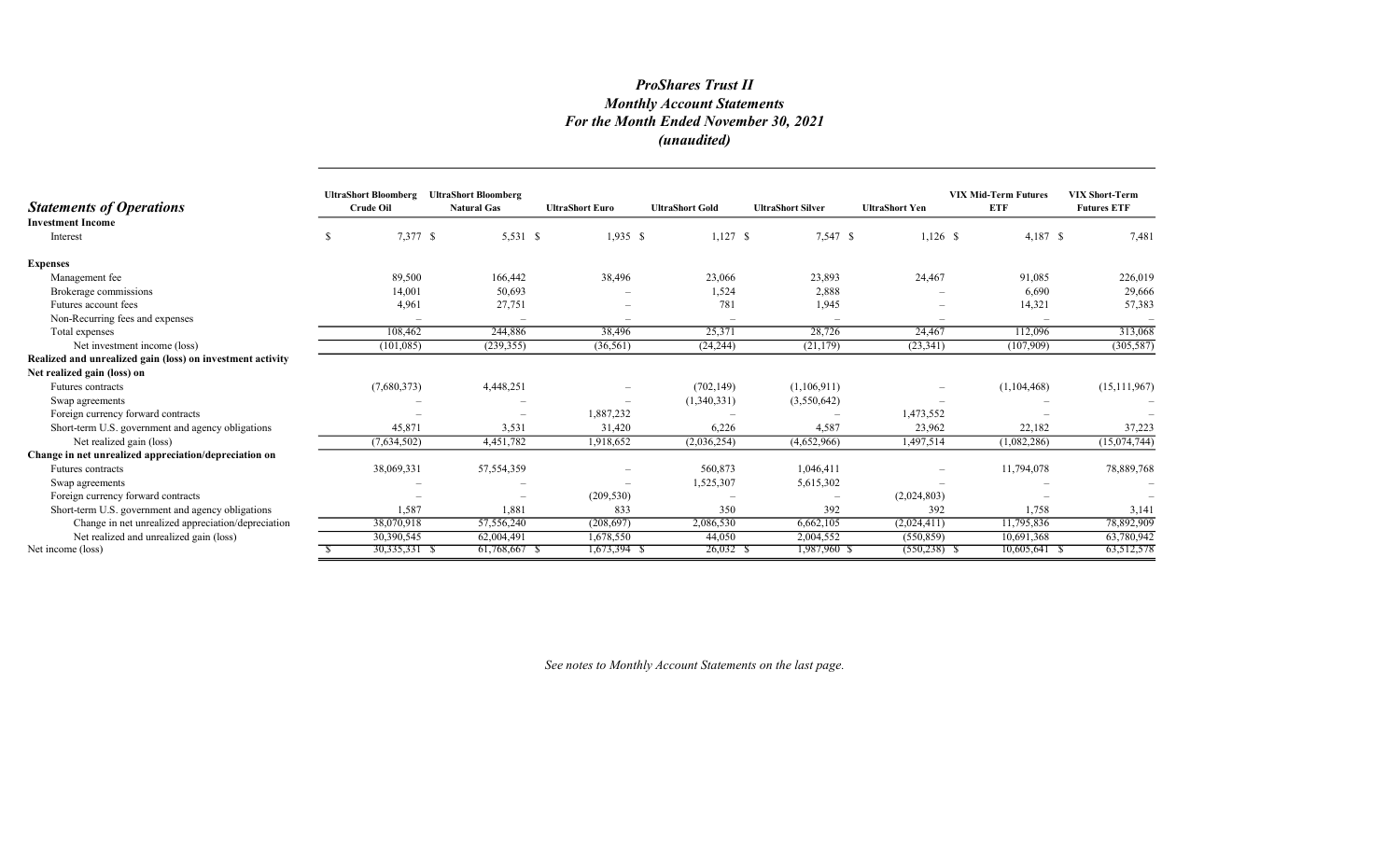## Monthly Account Statements For the Month Ended November 30, 2021 (unaudited) ProShares Trust II

| <b>Statements of Changes in Shareholders'</b>      | <b>Short VIX Short-Term</b> Ultra Bloomberg Crude<br><b>Ultra Bloomberg</b> |                    |                  |                    |                          |                   |                     | <b>Ultra VIX Short-Term</b> | <b>UltraShort Australian</b> |             |
|----------------------------------------------------|-----------------------------------------------------------------------------|--------------------|------------------|--------------------|--------------------------|-------------------|---------------------|-----------------------------|------------------------------|-------------|
| <b>Equity</b>                                      | <b>Short Euro</b>                                                           | <b>Futures ETF</b> | Oil              | <b>Natural Gas</b> | <b>Ultra Euro</b>        | <b>Ultra Gold</b> | <b>Ultra Silver</b> | <b>Futures ETF</b>          | <b>Ultra Yen</b>             | Dollar      |
| Shareholders' equity, at October 31, 2021          | 2,211,040 \$                                                                | 374,481,041 \$     | 1,180,458,116 \$ | 182,555,412        | 3,458,423                | $226,080,728$ \$  | 562,180,099 \$      | 1,068,732,615 \$            | 2,418,927                    | 4,532,220   |
| Addition of shares                                 |                                                                             | 40,366,144         | 172,733,903      | 196,362,665        |                          |                   |                     | 72,710,853                  |                              |             |
| Redemption of shares                               |                                                                             | (25,077,156)       | (57, 129, 597)   | (109, 350, 343)    |                          | (6,270,808)       | (5,378,020)         | (473, 934, 226)             |                              | (2,420,969) |
| Net addition (redemption) of shares                |                                                                             | 15,288,988         | 115,604,306      | 87,012,322         |                          | (6,270,808)       | (5,378,020)         | (401, 223, 373)             | $\overline{\phantom{a}}$     | (2,420,969) |
| Net investment income (loss)                       | (1,661)                                                                     | (416, 936)         | (917, 755)       | (256, 146)         | (2, 497)                 | (182, 823)        | (459, 231)          | (1,525,193)                 | (1,803)                      | (3,064)     |
| Net realized gain (loss)                           | 947                                                                         | (8,718,474)        | 46,645,053       | (7,378,750)        | (147,329)                | 13,786,899        | 82,366,789          | (62, 125, 804)              | (143, 539)                   | 57,742      |
| Change in net unrealized appreciation/depreciation | 46,950                                                                      | (36,900,500)       | (391, 154, 179)  | (62, 785, 976)     | 12,974                   | (16,055,895)      | (138,902,722)       | 313,290,915                 | 181,415                      | 360,615     |
| Net income (loss)                                  | 46,236                                                                      | (46,035,910)       | (345, 426, 881)  | (70, 420, 872)     | (136, 852)               | (2,451,819)       | (56,995,164)        | 249,639,918                 | 36,073                       | 415,293     |
| Shareholders' equity, at November 30, 2021         | 2,257,276 \$                                                                | 343,734,119 \$     | 950,635,541 \$   | 199,146,862 \$     | 3,321,571 \$             | 217,358,101 \$    | 499,806,915 \$      | 917,149,160 \$              | 2,455,000 \$                 | 2,526,544   |
| Net asset value per share *                        | $45.15$ \$                                                                  | 53.84 \$           | 67.85 \$         | 41.17S             | $13.29$ \$               | 56.46 \$          | 33.44 \$            | $20.55$ \$                  | 49.13 \$                     | 50.53       |
| <b>Share transaction</b>                           |                                                                             |                    |                  |                    |                          |                   |                     |                             |                              |             |
| Shares added                                       |                                                                             | 700,000            | 2,450,000        | 3,800,000          |                          |                   |                     | 4,800,000                   |                              |             |
| Shares redeemed                                    |                                                                             | (400,000)          | (650,000)        | (1,800,000)        | $\overline{\phantom{0}}$ | (100,000)         | (150,000)           | (25,100,000)                |                              | (50,000)    |
| Net shares added (redeemed)                        |                                                                             | 300,000            | 1,800,000        | 2,000,000          |                          | (100,000)         | (150,000)           | (20,300,000)                |                              | (50,000)    |

\* Represents value of total shareholders' equity divided by total shares outstanding at the month end.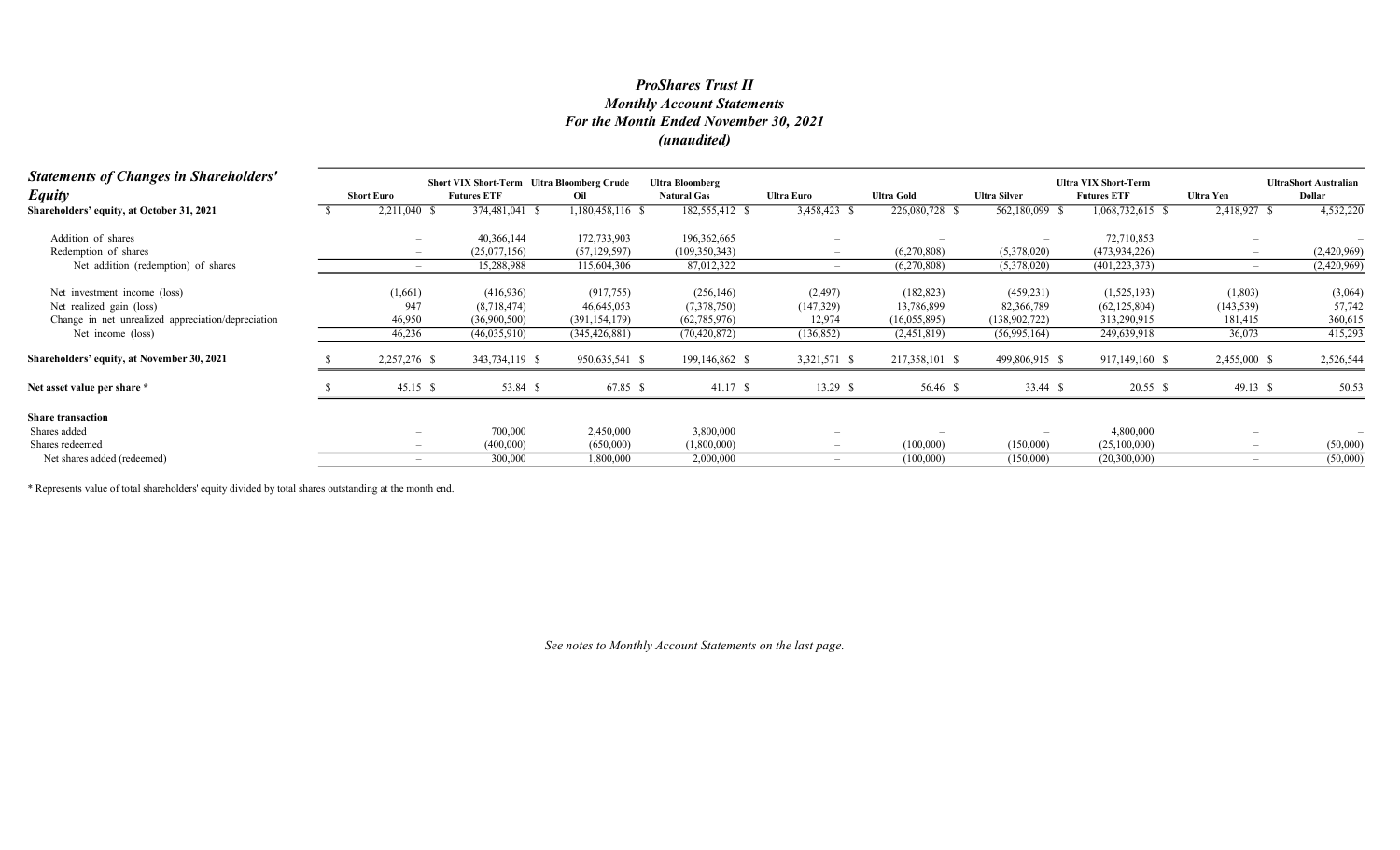# Monthly Account Statements For the Month Ended November 30, 2021 (unaudited) ProShares Trust II

| <b>Statements of Changes in Shareholders'</b><br><b>Equity</b> | <b>UltraShort Bloomberg</b><br><b>Crude Oil</b> | <b>UltraShort Bloomberg</b><br><b>Natural Gas</b> | <b>UltraShort Euro</b> | <b>UltraShort Gold</b> | <b>UltraShort Silver</b> | <b>UltraShort Yen</b> | <b>VIX Mid-Term Futures</b><br>ETF | <b>VIX Short-Term</b><br><b>Futures ETF</b> |
|----------------------------------------------------------------|-------------------------------------------------|---------------------------------------------------|------------------------|------------------------|--------------------------|-----------------------|------------------------------------|---------------------------------------------|
| Shareholders' equity, at October 31, 2021                      | 111,375,352 \$                                  | 215,809,588 \$                                    | 51,313,617 \$          | 28,463,089 \$          | 32,481,452 \$            | 24,422,550 \$         | 131,535,334 \$                     | 307,154,974                                 |
| Addition of shares                                             | 5,121,852                                       | 86,382,886                                        | 5,219,116              | 10,184,010             | 16,822,382               | 8,108,958             | 3,021,273                          | 27,535,916                                  |
| Redemption of shares                                           | (38, 128, 162)                                  | (131, 927, 370)                                   | (6,215,016)            | (3,339,037)            | (10, 257, 784)           |                       | (12,306,109)                       | (37,651,898)                                |
| Net addition (redemption) of shares                            | (33,006,310)                                    | (45, 544, 484)                                    | (995,900)              | 6,844,973              | 6,564,598                | 8,108,958             | (9, 284, 836)                      | (10, 115, 982)                              |
| Net investment income (loss)                                   | (101,085)                                       | (239, 355)                                        | (36, 561)              | (24, 244)              | (21, 179)                | (23,341)              | (107,909)                          | (305, 587)                                  |
| Net realized gain (loss)                                       | (7,634,502)                                     | 4,451,782                                         | 1,918,652              | (2,036,254)            | (4,652,966)              | 1,497,514             | (1,082,286)                        | (15,074,744)                                |
| Change in net unrealized appreciation/depreciation             | 38,070,918                                      | 57,556,240                                        | (208, 697)             | 2,086,530              | 6,662,105                | (2,024,411)           | 11,795,836                         | 78,892,909                                  |
| Net income (loss)                                              | 30,335,331                                      | 61,768,667                                        | 1,673,394              | 26,032                 | 1,987,960                | (550, 238)            | 10,605,641                         | 63,512,578                                  |
| Shareholders' equity, at November 30, 2021                     | 108,704,373 \$                                  | 232,033,771 \$                                    | 51,991,111 \$          | 35,334,094 \$          | 41,034,010 \$            | 31,981,270 \$         | 132,856,139 \$                     | 360,551,570                                 |
| Net asset value per share *                                    | 16.90 S                                         | 9.11S                                             | 26.00 S                | 33.75 \$               | 28.47 \$                 | 80.10 \$              | 32.91 \$                           | 20.83                                       |
| <b>Share transaction</b>                                       |                                                 |                                                   |                        |                        |                          |                       |                                    |                                             |
| Shares added                                                   | 400,000                                         | 12,050,000                                        | 200,000                | 300,000                | 600,000                  | 100,000               | 100,000                            | 1,625,000                                   |
| Shares redeemed                                                | (2,500,000)                                     | (15,850,000)                                      | (250,000)              | (100,000)              | (400,000)                |                       | (400,000)                          | (1,875,000)                                 |
| Net shares added (redeemed)                                    | (2,100,000)                                     | (3,800,000)                                       | (50,000)               | 200,000                | 200,000                  | 100,000               | (300,000)                          | (250,000)                                   |

\* Represents value of total shareholders' equity divided by total shares outstanding at the month end.